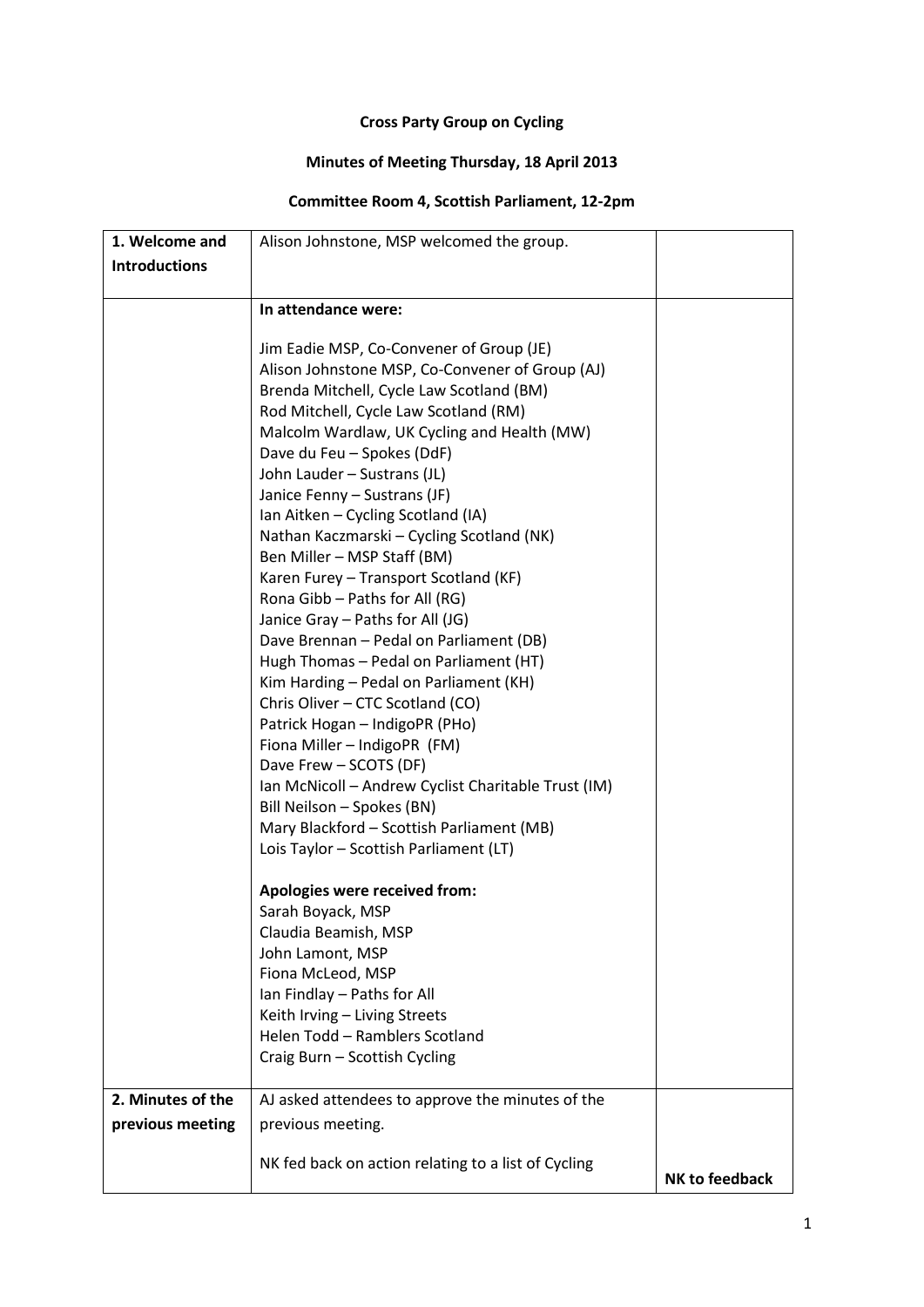|                                                                              | Officers in local authorities. This is ongoing as part of<br>the National Assessment and will be reported on next<br>meeting.<br>CPG (BM) to distribute draft letter to Minister on<br>integrating cycling into larger projects.<br>All remaining actions accounted for and completed and<br>minutes were approved.                    | on Cycling<br><b>Officers</b><br><b>CPG to draft</b><br>letter to<br><b>Minister on</b><br>integrating<br>cycling into<br>larger projects |
|------------------------------------------------------------------------------|----------------------------------------------------------------------------------------------------------------------------------------------------------------------------------------------------------------------------------------------------------------------------------------------------------------------------------------|-------------------------------------------------------------------------------------------------------------------------------------------|
| 3. Cycle Law<br><b>Scotland - Strict</b><br><b>Liability</b><br>presentation | AJ introduced Brenda Mitchell from Cycle Law Scotland<br>who presented on 'strict liability', covering the concept,<br>data and statistics from other places that have<br>implemented forms of strict liability. (The presentation<br>has been distributed to all CPG members.)<br>AJ opened the floor for discussion following        |                                                                                                                                           |
|                                                                              | presentation from BM.<br>CO noted support for Cycle Law Scotland's campaign<br>and proposed that strict liability/legal aspects become a<br>standing item on the agenda.                                                                                                                                                               | CPG (NK) to<br>ensure that<br>liability/legal<br>aspects are<br>standing item on                                                          |
|                                                                              | CO added that there could be some discussion on<br>terminology of 'strict liability' and how it should be<br>presented.<br>DdF also expressed support for ensuring that the<br>campaign succeeds. DdF noted that there has, to date,<br>been mixed public opinion with some people thinking                                            | agenda.                                                                                                                                   |
|                                                                              | that it is cyclists angling to be a 'special case'; however,<br>for the campaign to succeed it needs to be clear that<br>this approach includes pedestrians as well.<br>DB added that there has been some difficulty in the<br>public understanding the concept and also the<br>difference between civil vs. criminal law (with strict |                                                                                                                                           |
|                                                                              | liability only relevant to civil law). Suggestions were<br>made to related cycling/pedestrians strict liability to<br>other situations where it is already in place (e.g.,<br>workplace).<br>IA suggested that a good approach to engaging a<br>discussion on strict liability and other legal elements                                |                                                                                                                                           |
|                                                                              | could be to build consensus amongst partners. IA<br>highlighted that this was the approach used by Sustrans<br>in Wales as part of the Active Travel Bill and proved                                                                                                                                                                   |                                                                                                                                           |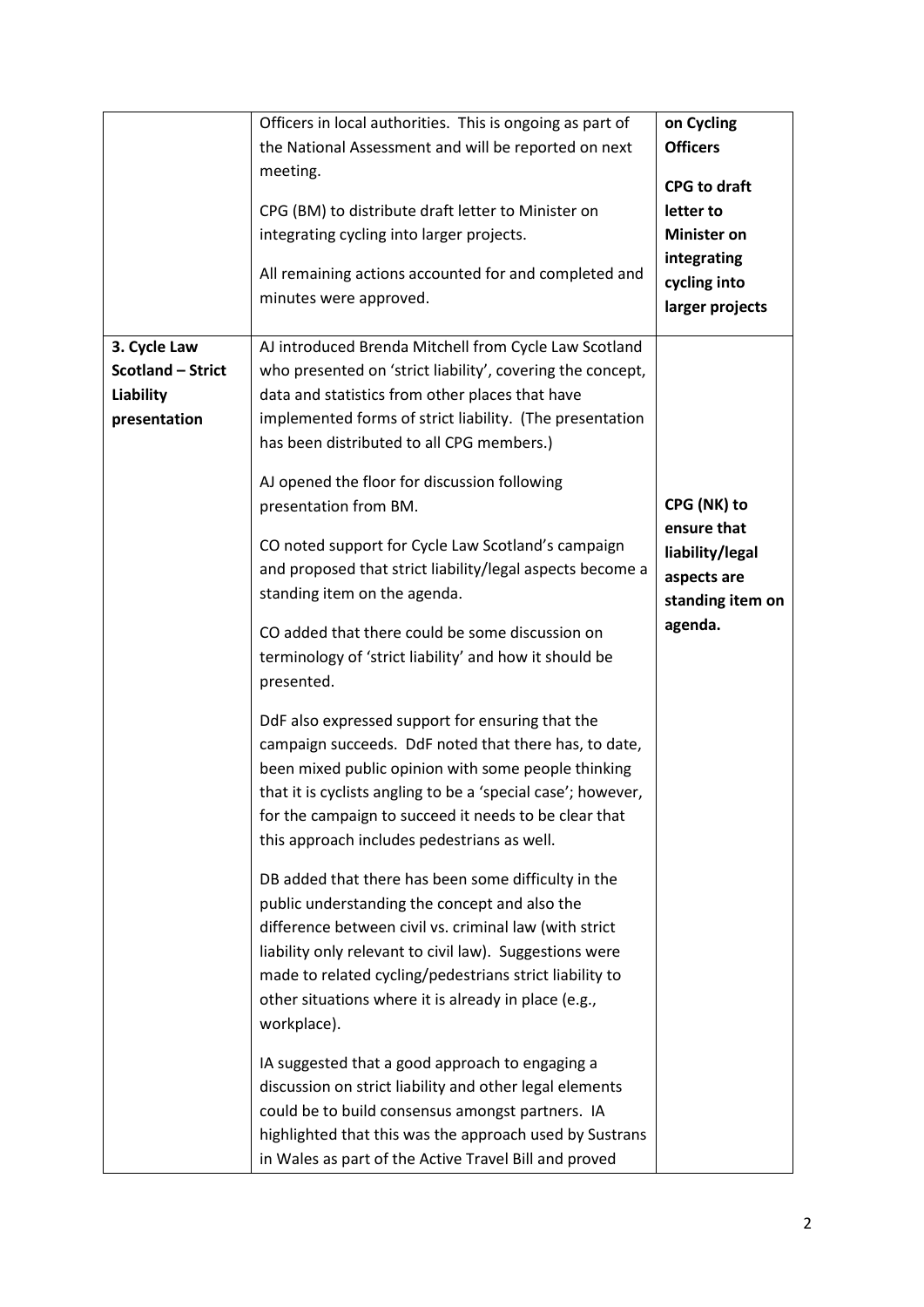|                       | successful. IA also highlighted that British Cycling is     |  |
|-----------------------|-------------------------------------------------------------|--|
|                       | working with the DfT and other partners in England          |  |
|                       | with regard to cycling and legal elements.                  |  |
|                       |                                                             |  |
|                       | JL hoped to clarify the goal of the campaign, i.e., is the  |  |
|                       | aim to just raise the issue for discussion or for it to be  |  |
|                       | formally proposed as a private members bill, etc. JL        |  |
|                       | highlighted the Responsible Parking Bill as a guide as to   |  |
|                       | what is needed for formally establishing a private          |  |
|                       | members bill, and that it required a consensus across a     |  |
|                       | wide range of stakeholders and partners, not just           |  |
|                       | walking and cycling groups. BM stated that the aim at       |  |
|                       | the moment was to raise awareness at the moment             |  |
|                       | and to involve partners, but acknowledged the need for      |  |
|                       | consensus, particularly from pedestrian charities.          |  |
|                       | CO highlighted that Roger Geffen at CTC has researched      |  |
|                       | into strict liability and also past attempts at             |  |
|                       | implementing it, so could be a good point of contact.       |  |
|                       |                                                             |  |
|                       | LT queried about the potential for loopholes in strict      |  |
|                       | liability, particularly with regard to maliciousness. BM    |  |
|                       | highlighted that there is a difference in terms of how      |  |
|                       | strict liability is implemented, for example France has a   |  |
|                       | stricter system than the Netherlands and that it is         |  |
|                       | unlikely that cyclists or pedestrians would attempt to      |  |
|                       | take advantage of loopholes.                                |  |
|                       | KF added that Transport Scotland will be publishing the     |  |
|                       | findings of their research into strict liability as part of |  |
|                       | the CAPS refresh process.                                   |  |
|                       |                                                             |  |
| 4. Malcolm            | AJ passed to JE to chair due to parliamentary               |  |
| Wardlaw $-$           | commitments.                                                |  |
| <b>Perceptions of</b> | JE introduced Malcolm Wardlaw who presented on              |  |
| <b>Cycling</b>        | perceptions of cycling, providing an overview on            |  |
| presentation          | datasets (medical and police), limitations with each and    |  |
|                       | how each are reported, and also presenting some             |  |
|                       | findings with regard to levels of risk for different        |  |
|                       | demographics. (The presentation has been distributed        |  |
|                       | to all CPG members.)                                        |  |
|                       |                                                             |  |
|                       | JE opened the floor for discussion following the            |  |
|                       | presentation by MW.                                         |  |
|                       | CO noted the database on trauma data they are               |  |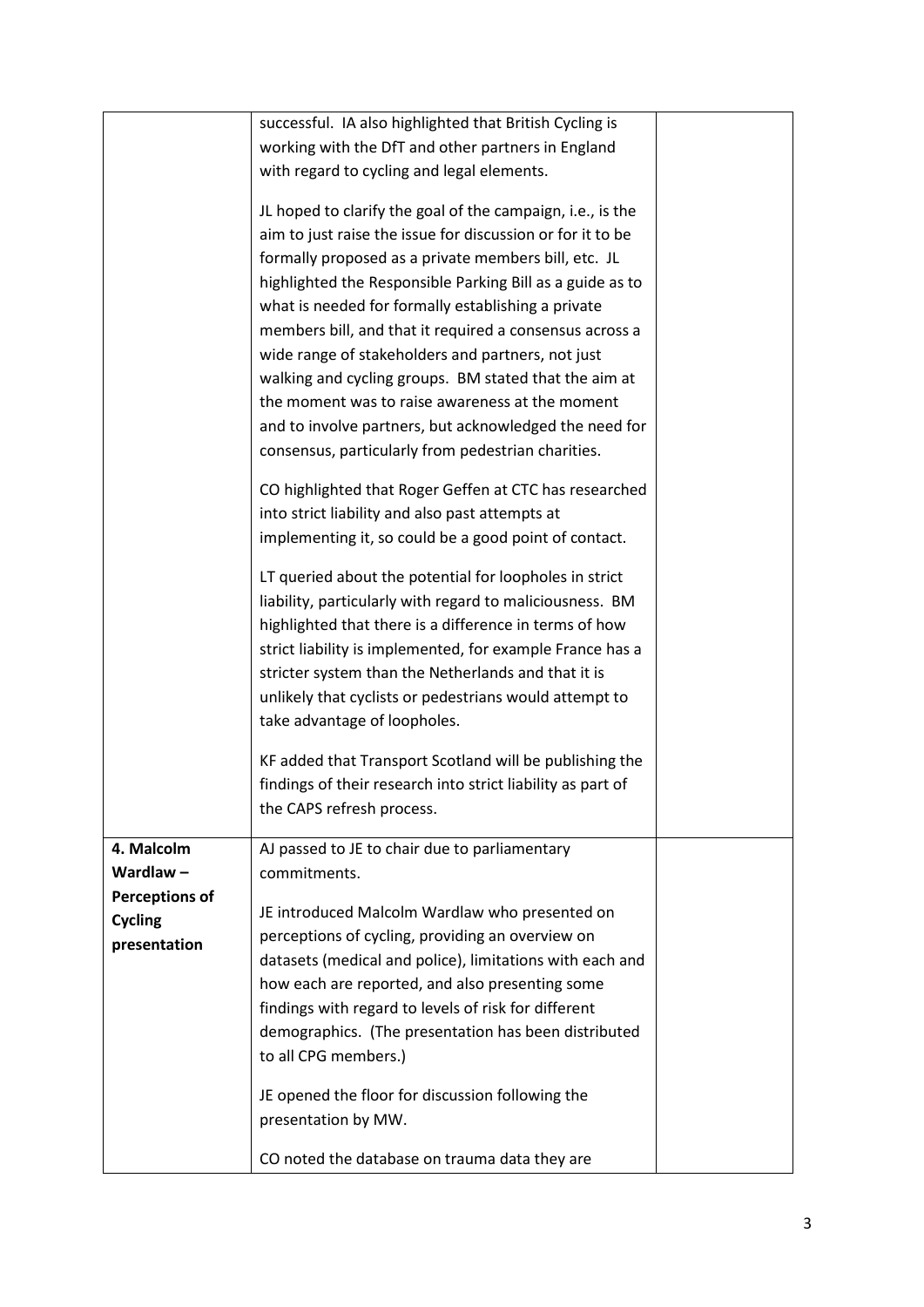|               | developing to roll out across the NHS; this should help    |  |
|---------------|------------------------------------------------------------|--|
|               | with ensuring better quality data.                         |  |
|               |                                                            |  |
|               | One key element raised in MW's presentation was the        |  |
|               | accuracy of reporting, and how inaccuracies are            |  |
|               | compounded due to differences in datasets for medical      |  |
|               | (ICD10) and police (STATS 19) records, particularly for    |  |
|               |                                                            |  |
|               | cyclist injuries. The 'invisible elephant' of transport    |  |
|               | casualties are pedestrian falls due to how these are       |  |
|               | classified in ICD10.                                       |  |
|               | DB and JL questioned how the underreporting of             |  |
|               |                                                            |  |
|               | pedestrian transport casualties are being dealt with,      |  |
|               | and if this is an issue in other countries. MW indicated   |  |
|               | that ICD10 is an international standard so similar issues. |  |
|               | MW mentioned that ICD10 is being updated, so there         |  |
|               |                                                            |  |
|               | could be an opportunity to make recommendations.           |  |
|               | DdF suggested that the CPG and partners work with          |  |
|               | Parliament to influence updates to ICD10.                  |  |
|               |                                                            |  |
|               | JL highlighted that there are substantial amounts of       |  |
|               | claims for trips and falls, and questioned how this could  |  |
|               | impact emphasis on road vs. footway repair.                |  |
|               |                                                            |  |
|               | DdF queried on the best method for presenting              |  |
|               | casualty statistics and comparison of risk.                |  |
|               |                                                            |  |
|               | MW suggested that drivers cover longer distances so it     |  |
|               | distance is difficult to make equitable. 'Time' is more    |  |
|               | equitable, so there can be comparisons, for example,       |  |
|               | between 'per hour of travel', etc.                         |  |
|               |                                                            |  |
|               | HT highlighted the dramatic fall off of young people       |  |
|               | driving as much. MW indicated that this could be one       |  |
|               | reason why road deaths have fallen as the young male       |  |
|               | age group has a high risk for themselves as drivers, but   |  |
|               | also with regard to third party risk.                      |  |
|               |                                                            |  |
| 5. Themes for | JE introduced some suggestions for future meeting          |  |
| upcoming      | themes and took comments/suggestions from the              |  |
| meetings      | Group.                                                     |  |
|               | KF noted that the CAPS refresh and launch of the           |  |
|               | respect campaign will time well with the next meeting.     |  |
|               |                                                            |  |
|               | KF also suggested that the Minster for Transport and       |  |
|               | Veteran affairs and Cllrs from Edinburgh and Glasgow       |  |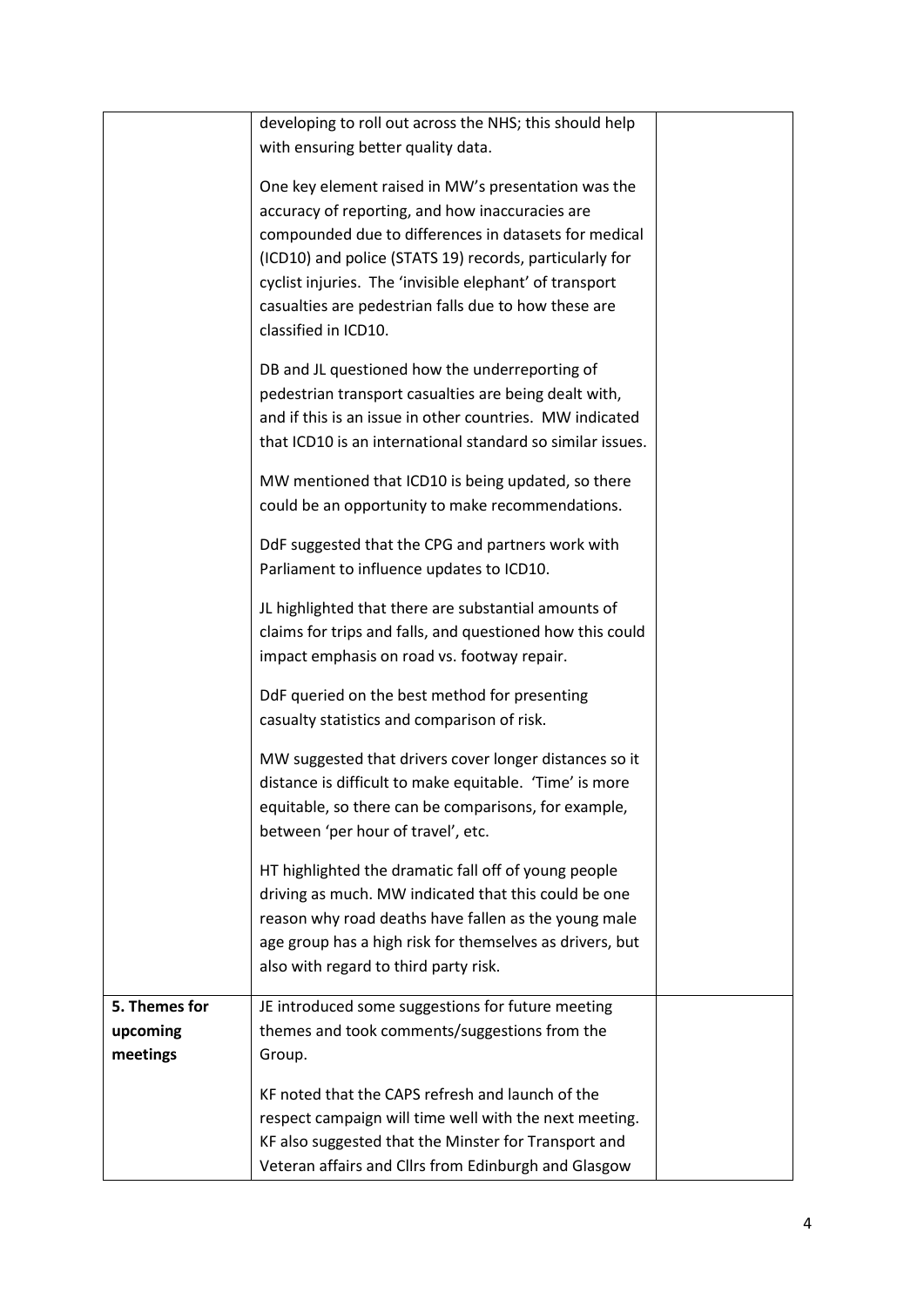|        | will be undertaking a study visit to the Netherlands to<br>look at promotion of cycling and infrastructure there.<br>This could be an opportunity to have the Minister speak<br>on findings from the visit.<br>JL mentioned that the Hands Up Scotland Survey for<br>2012 results will likely be launched in May/June and<br>this could be featured in future topics. JL also<br>suggested Sustrans present on funding for<br>infrastructure and how it has been spent/future plans.<br>The suggested next topics are therefore as follows:                                                                                                                                      |                                                                       |
|--------|----------------------------------------------------------------------------------------------------------------------------------------------------------------------------------------------------------------------------------------------------------------------------------------------------------------------------------------------------------------------------------------------------------------------------------------------------------------------------------------------------------------------------------------------------------------------------------------------------------------------------------------------------------------------------------|-----------------------------------------------------------------------|
|        | June meeting: CAPS Refresh / Minister; other Scottish<br>policy development, e.g., NPF3 and SPP; policy around<br>the UK including the 'Get Britain Cycling' report and the<br>Mayor's Vision for Cycling in London; Launch of Respect<br>Campaign<br>September meeting: Sustrans covers infrastructure;<br>budget discussions in advance of Draft Budget process                                                                                                                                                                                                                                                                                                                |                                                                       |
| 6. AOB | Respect Campaign<br>IA presented on the Respect Campaign currently under<br>development. IA noted that there had been<br>widespread consultation of stakeholder groups and<br>partners, with the CPG invited as well as other groups<br>such as the Vulnerable Road Users Group. 40<br>attendees were at the consultation workshops. Three<br>creative routes had been developed and were currently<br>undergoing public testing. The aim is to ensure that the<br>campaign is even-handed and encourage responsibility<br>for all across road space. IA suggested that the<br>campaign is 'previewed' at the next CPG meeting as it<br>will be ready for launch in July/August. | IA to present<br><b>Respect</b><br>Campaign at<br>next CPG<br>meeting |
|        | <b>CAPS</b> Refresh<br>KF noted that there were 48 responses to the call for<br>comments from stakeholders for the CAPS Refresh.<br>The aim is to publish after gaining local authority and<br>COSLA buy-in. The document goes to COSLA<br>committee for consideration on 16 May.<br>JL asked whether responses are available online; KF<br>indicated that they are not, as it was a stakeholder                                                                                                                                                                                                                                                                                 |                                                                       |